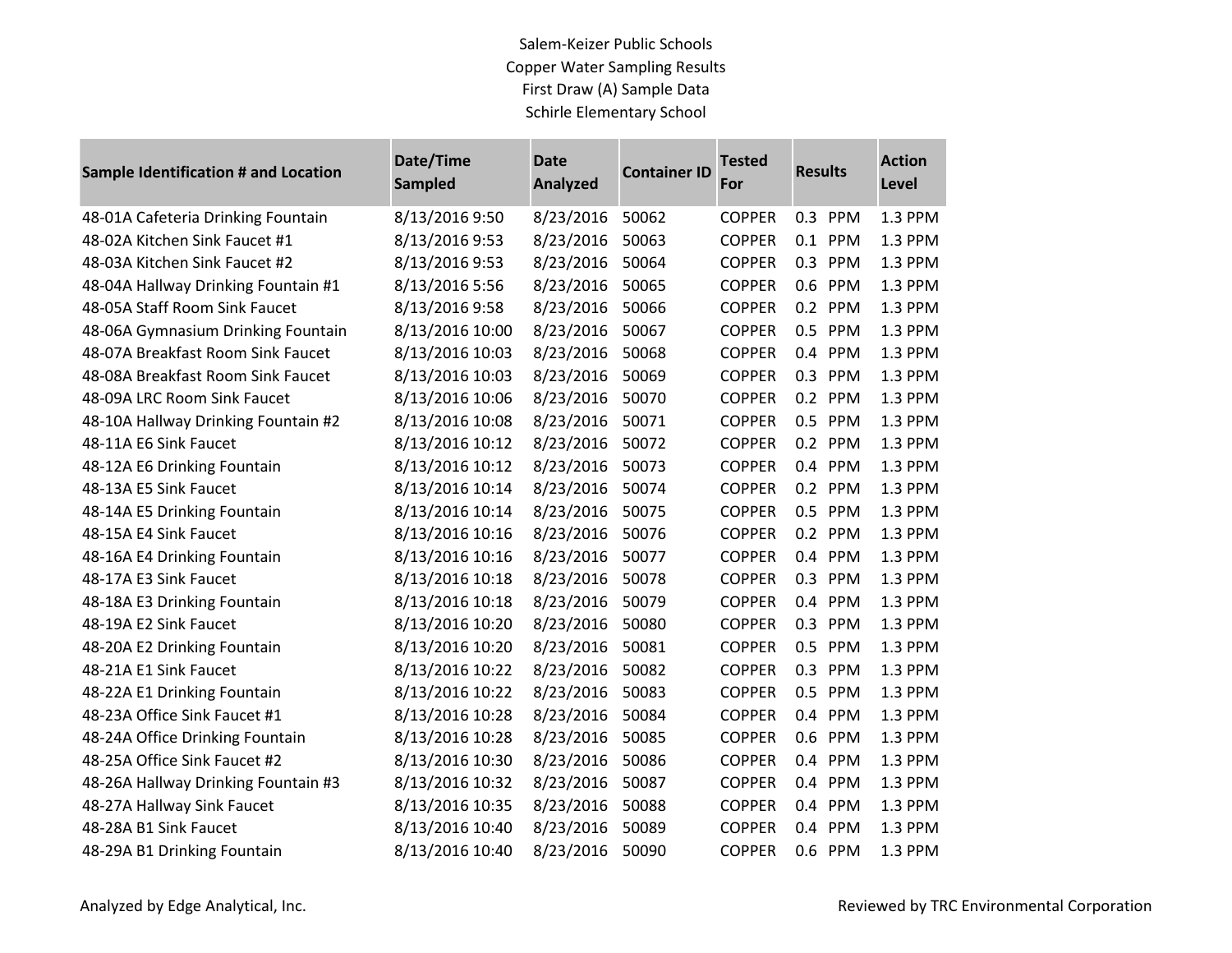### Salem-Keizer Public Schools Copper Water Sampling Results First Draw (A) Sample Data Schirle Elementary School

**STATISTICS** 

**Contract Contract** 

| Sample Identification # and Location | Date/Time<br><b>Sampled</b> | <b>Date</b><br>Analyzed | <b>Container ID</b> | <b>Tested</b><br>For | <b>Results</b>    | <b>Action</b><br>Level |
|--------------------------------------|-----------------------------|-------------------------|---------------------|----------------------|-------------------|------------------------|
| 48-30A B2 Sink Faucet                | 8/13/2016 10:42             | 8/23/2016               | 50091               | <b>COPPER</b>        | 0.3<br>PPM        | 1.3 PPM                |
| 48-31A B2 Drinking Fountain          | 8/13/2016 10:42             | 8/23/2016               | 50092               | <b>COPPER</b>        | 0.5 PPM           | 1.3 PPM                |
| 48-32A B3 Sink Faucet                | 8/13/2016 10:44             | 8/23/2016               | 50093               | <b>COPPER</b>        | 0.3 PPM           | 1.3 PPM                |
| 48-33A B3 Drinking Fountain          | 8/13/2016 10:44             | 8/23/2016               | 50094               | <b>COPPER</b>        | 0.5 PPM           | 1.3 PPM                |
| 48-34A Hallway Drinking Fountain #4  | 8/13/2016 10:46             | 8/23/2016               | 50095               | <b>COPPER</b>        | 0.5 PPM           | 1.3 PPM                |
| 48-35A B4 Sink Faucet                | 8/13/2016 10:48             | 8/23/2016               | 50096               | <b>COPPER</b>        | 0.3 PPM           | 1.3 PPM                |
| 48-36A B4 Drinking Fountain          | 8/13/2016 10:48             | 8/23/2016               | 50097               | <b>COPPER</b>        | 0.3 PPM           | 1.3 PPM                |
| 48-37A B5 Sink Faucet                | 8/13/2016 10:50             | 8/23/2016               | 50098               | <b>COPPER</b>        | 0.2 PPM           | 1.3 PPM                |
| 48-38A B5 Drinking Fountain          | 8/13/2016 10:50             | 8/23/2016               | 50099               | <b>COPPER</b>        | 0.3 PPM           | 1.3 PPM                |
| 48-39A B6 Sink Faucet                | 8/13/2016 10:52             | 8/23/2016               | 50100               | <b>COPPER</b>        | 0.2 PPM           | 1.3 PPM                |
| 48-40A B6 Drinking Fountain          | 8/13/2016 10:52             | 8/23/2016               | 50101               | <b>COPPER</b>        | 0.5<br><b>PPM</b> | 1.3 PPM                |
| 48-41A C1 Sink Faucet                | 8/13/2016 10:55             | 8/23/2016               | 50102               | <b>COPPER</b>        | 0.3 PPM           | 1.3 PPM                |
| 48-42A C1 Drinking Fountain          | 8/13/2016 10:55             | 8/23/2016               | 50103               | <b>COPPER</b>        | 0.5 PPM           | 1.3 PPM                |
| 48-43A C2 Sink Faucet                | 8/13/2016 10:57             | 8/23/2016               | 50104               | <b>COPPER</b>        | 0.2 PPM           | 1.3 PPM                |
| 48-44A C2 Drinking Fountain          | 8/13/2016 10:57             | 8/23/2016               | 50105               | <b>COPPER</b>        | 0.3 PPM           | 1.3 PPM                |
| 48-45A C3 Sink Faucet                | 8/13/2016 10:59             | 8/23/2016               | 50106               | <b>COPPER</b>        | 0.2 PPM           | 1.3 PPM                |
| 48-46A C3 Drinking Fountain          | 8/13/2016 10:59             | 8/23/2016               | 50107               | <b>COPPER</b>        | 0.4 PPM           | 1.3 PPM                |
| 48-47A Hallway Drinking Fountain #5  | 8/13/2016 11:01             | 8/23/2016               | 50108               | <b>COPPER</b>        | 0.3 PPM           | 1.3 PPM                |
| 48-48A C4 Sink Faucet                | 8/13/2016 11:03             | 8/23/2016               | 50109               | <b>COPPER</b>        | 0.2 PPM           | 1.3 PPM                |
| 48-49A C4 Drinking Fountain          | 8/13/2016 11:03             | 8/23/2016               | 50110               | <b>COPPER</b>        | 0.3 PPM           | 1.3 PPM                |
| 48-50A C5 Sink Faucet                | 8/13/2016 11:05             | 8/23/2016               | 50111               | <b>COPPER</b>        | 0.2 PPM           | 1.3 PPM                |
| 48-51A C5 Drinking Fountain          | 8/13/2016 11:05             | 8/23/2016               | 50112               | <b>COPPER</b>        | 0.3 PPM           | 1.3 PPM                |
| 48-52A C6 Sink Faucet                | 8/13/2016 11:07             | 8/23/2016               | 50113               | <b>COPPER</b>        | 0.3 PPM           | 1.3 PPM                |
| 48-53A C6 Drinking Fountain          | 8/13/2016 11:07             | 8/23/2016               | 50114               | <b>COPPER</b>        | 0.4 PPM           | 1.3 PPM                |
| 48-54A Life Skills Drinking Fountain | 8/13/2016 11:15             | 8/24/2016               | 50115               | <b>COPPER</b>        | $2.1$ PPM         | <b>1.3 PPM</b>         |

#### EPA Action Level for Copper in Schools is 1.3 PPM

**SKPS Action Level for Copper is 1.3 PPM** 

**Highlighted samples are at or exceed the Salem-Keizer Public Schools (SKPS) Action Level**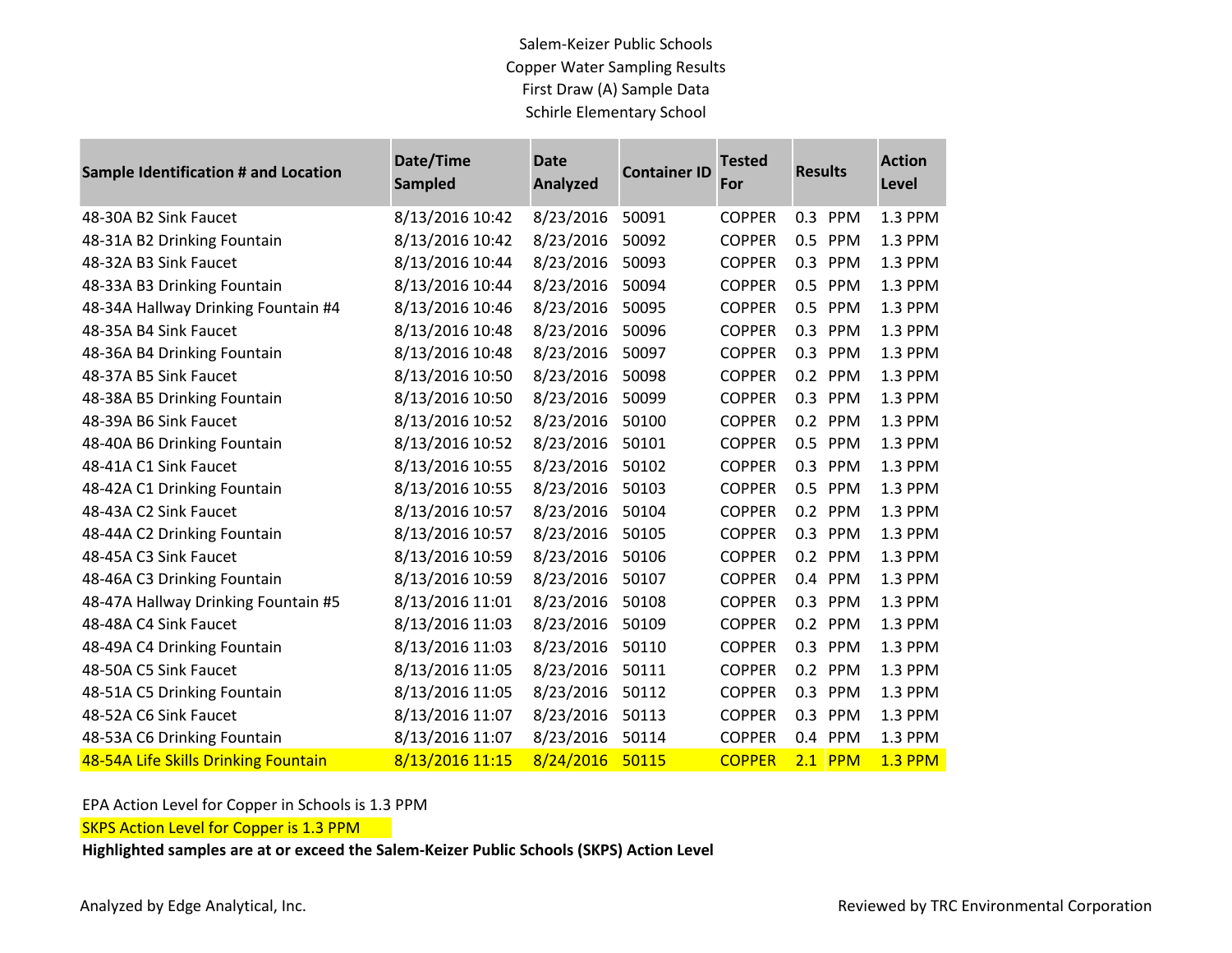# Salem-Keizer Public Schools Copper Water Sampling Results Flushed (B) Sample Data Schirle Elementary School

| Sample Identification # and Location | Date/Time<br>Sampled     | Date<br><b>Analyzed</b> | <b>Container ID</b> | Tested<br><b>For</b> | <b>Results</b> | <b>Action</b><br>Level |
|--------------------------------------|--------------------------|-------------------------|---------------------|----------------------|----------------|------------------------|
| 48-54B Life Skills Drinking Fountain | 8/13/2016 11:30 9/6/2016 |                         | 52937               | <b>COPPER</b>        |                | $-3.8$ PPM $-1.3$ PPM  |

EPA Action Level for Copper in Schools is 1.3 PPM

**SKPS Action Level for Copper is 1.3 PPM** 

**Highlighted samples are at or exceed the Salem-Keizer Public Schools (SKPS) Action Level**